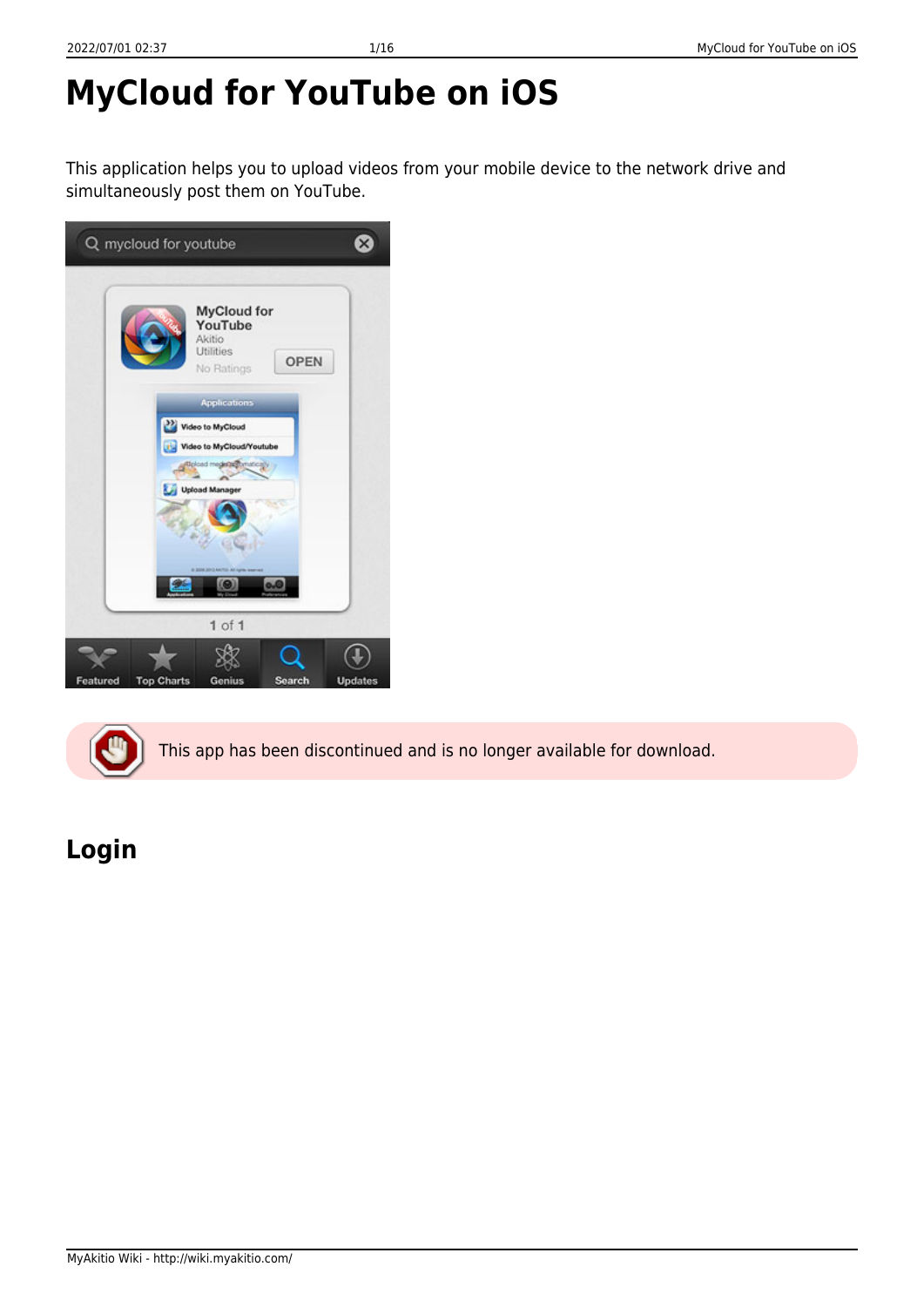| My device:          |      |             |  |
|---------------------|------|-------------|--|
| <b>User Name:</b>   |      |             |  |
| Password:           |      |             |  |
| Login               | Find | My Download |  |
| <b>Recent Login</b> |      | 1C          |  |
|                     |      |             |  |
|                     |      |             |  |
|                     |      |             |  |
|                     |      |             |  |
|                     |      |             |  |
|                     |      |             |  |

| Field     | <b>Description</b>                                                                                                                                                 |
|-----------|--------------------------------------------------------------------------------------------------------------------------------------------------------------------|
| My device | Enter the IP address, the MAC address or the device name that you have registered for<br>your network drive.                                                       |
|           | <b>User Name</b> Enter the username of your account on the network drive (e.g. admin).                                                                             |
| Password  | Enter the password of your account on the network drive (e.g. admin).                                                                                              |
| Login     | Login to your network drive.                                                                                                                                       |
| Find      | Locate any network drives that are connected to the same local network. Your mobile<br>device has to be connected through WiFi in order for this function to work. |

#### **Login**

- 1. Enter the **device name** of your network drive, the MAC address or the IP address.
- 2. Enter the **username** and **password** of your account on the network drive (e.g. admin/admin).
- 3. Click **Login** to login.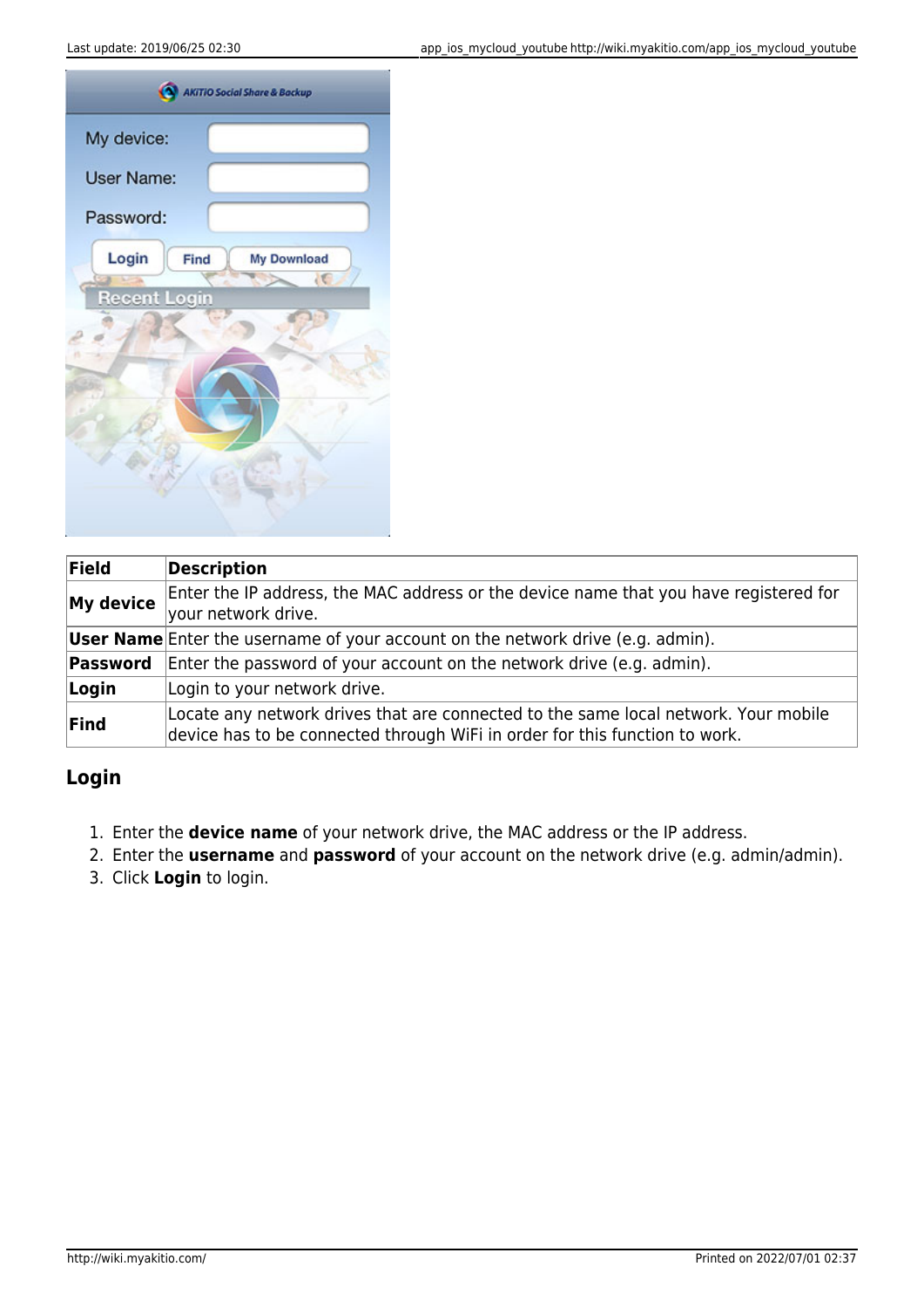| <b>AKITIO Social Share &amp; Backup</b>        |                          |  |
|------------------------------------------------|--------------------------|--|
| My device:                                     | mycloud-pro              |  |
| User Name:                                     | admin                    |  |
| Password:                                      | <mark>.</mark>           |  |
| Login<br>Find<br><b>Recent Login</b>           | <b>My Download</b><br>łС |  |
| QWERTYU<br>$\overline{O}$<br>$\mathbf{I}$<br>P |                          |  |
| ASDFGHJK<br> L <br>ZXCVBN<br>$\mathbf{x}$<br>♤ |                          |  |
| 123                                            | return<br>space          |  |

#### **Find**

- 1. Make sure your mobile device is connected through **WiFi** to the same local network as your network drive.
- 2. Click **Find** to locate all the network drives on the local network.



3. Select your device from the list.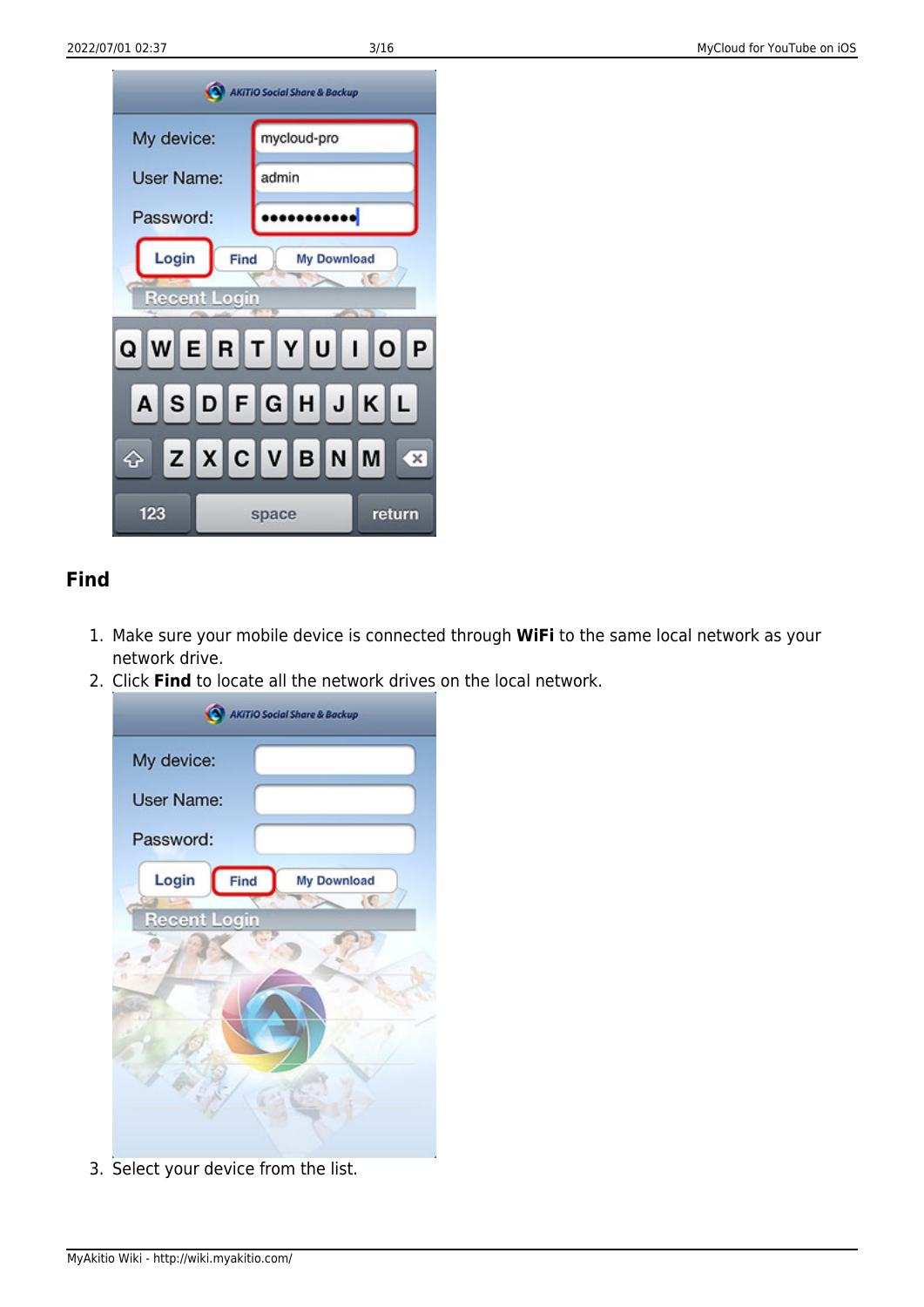

4. The local IP address of your device has been filled in for the device name. You can now login with your username and password.

| <b>AKITIO Social Share &amp; Backup</b>                          |                      |  |
|------------------------------------------------------------------|----------------------|--|
| My device:                                                       | 192.168.33.30        |  |
| <b>User Name:</b>                                                | admin                |  |
| Password:                                                        |                      |  |
| Login<br>Find<br><b>My Download</b><br>łС<br><b>Recent Login</b> |                      |  |
| QWERTYUIOP                                                       |                      |  |
| ASDFGHJKL                                                        |                      |  |
| ♦                                                                | ZXCVBNM<br>$\propto$ |  |
| .?123                                                            | return<br>space      |  |

### **Applications**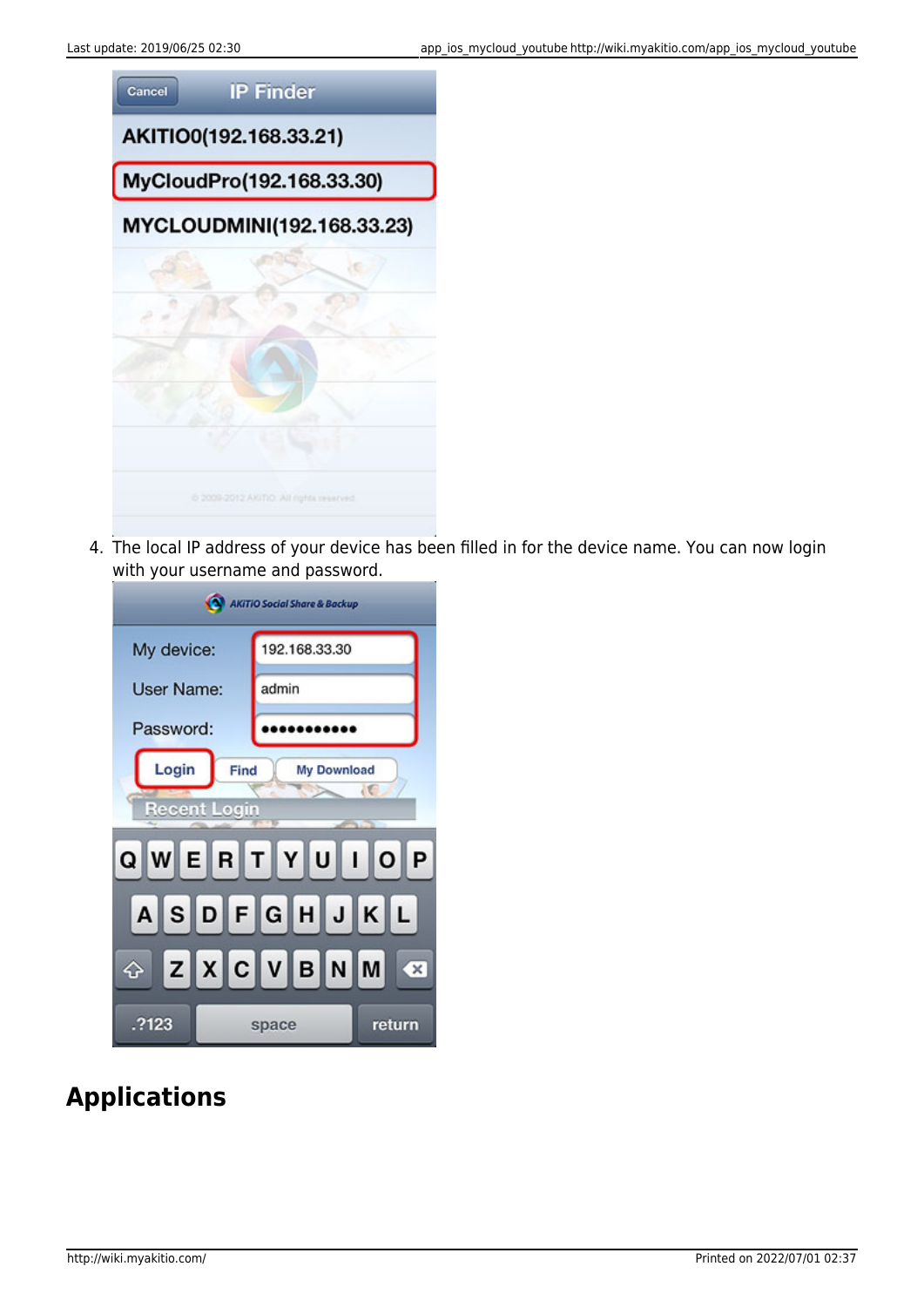

| <b>Application</b>                 | Function                                                                                                            | <b>How To</b>                                                                                                                                                                                                                                                                          |
|------------------------------------|---------------------------------------------------------------------------------------------------------------------|----------------------------------------------------------------------------------------------------------------------------------------------------------------------------------------------------------------------------------------------------------------------------------------|
| <b>Video to MyCloud</b>            | Upload videos from your<br>album on the mobile<br>device to your NAS.                                               | Click on Video to MyCloud, locate the video<br>that you would like to upload, select it and click<br>on <b>Choose</b> to upload the file to your NAS.                                                                                                                                  |
| Video to<br><b>MyCloud/Youtube</b> | Upload videos from your<br>album on the mobile<br>device to your NAS and<br>simultaneously post them<br>on YouTube. | Click on Video to MyCloud/Youtube, locate the<br>video that you would like to upload, select it and<br>click on <b>Choose</b> to upload the file to your NAS.<br>Follow to upload wizard to sign in to YouTube and<br>post the video clip on your YouTube account at<br>the same time. |
| <b>Upload Manager</b>              | Check the status, pause<br>and cancel file upload(s).                                                               | Click on <b>Upload Manager</b> and you can view the<br>status of any file uploads that are currently in<br>progress. By default and after the upload is<br>completed, this screen is blank.                                                                                            |

#### **Video to MyCloud**

1. Click on **Video to MyCloud**.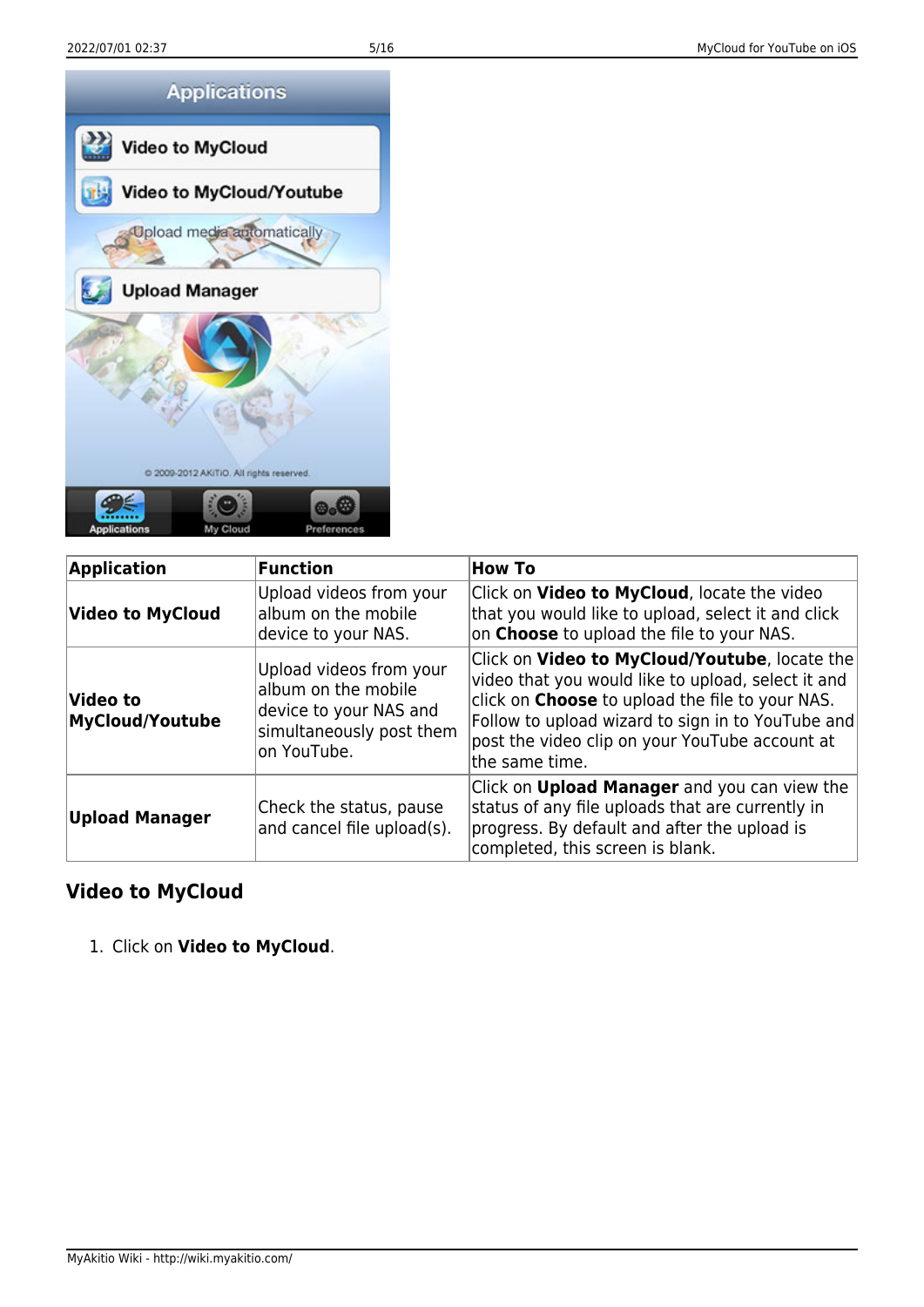

3. Select the video that you would like to upload.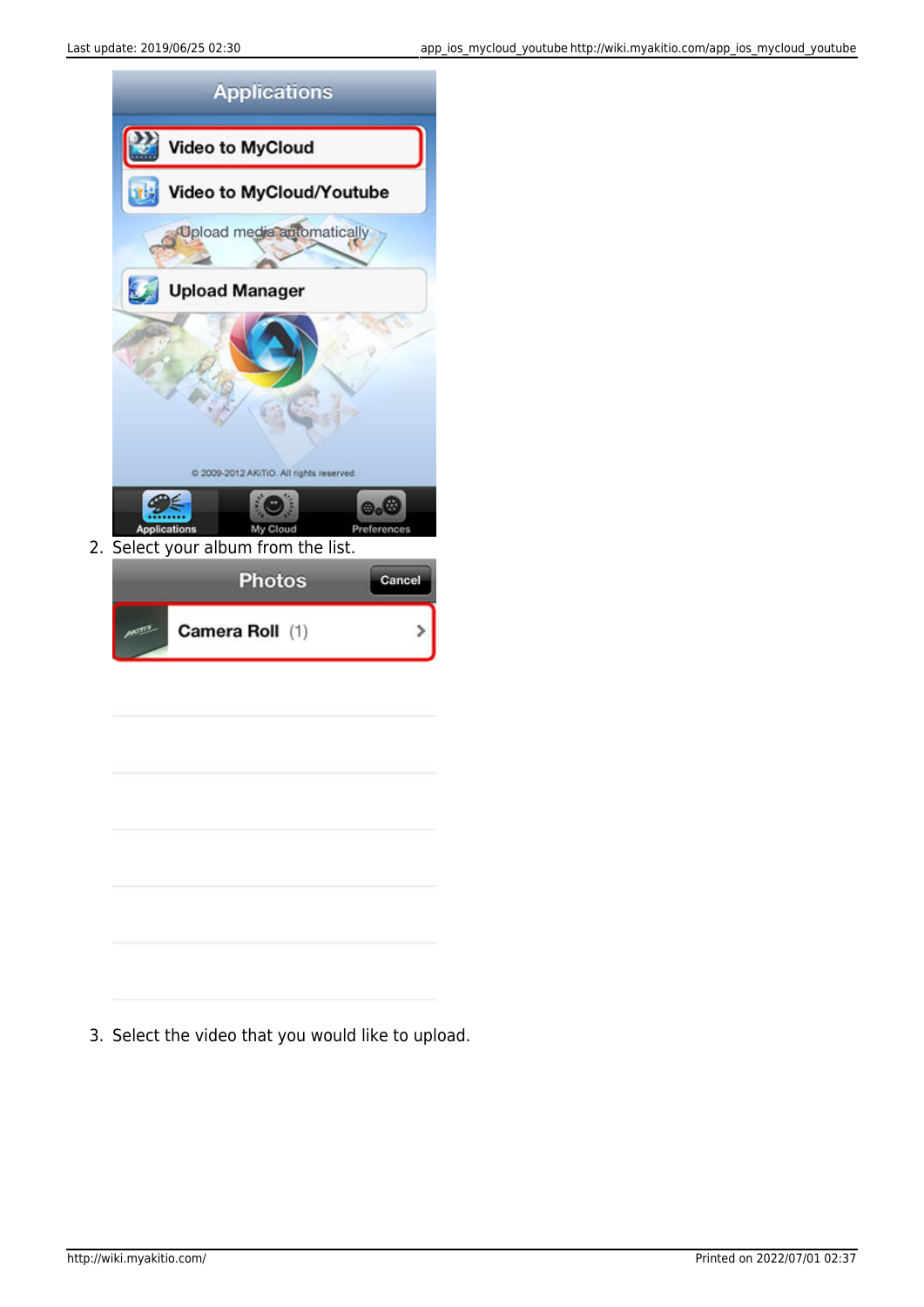

4. Select **Choose** to upload the video to your network drive.



5. Please wait until the file is compressed and ready for upload.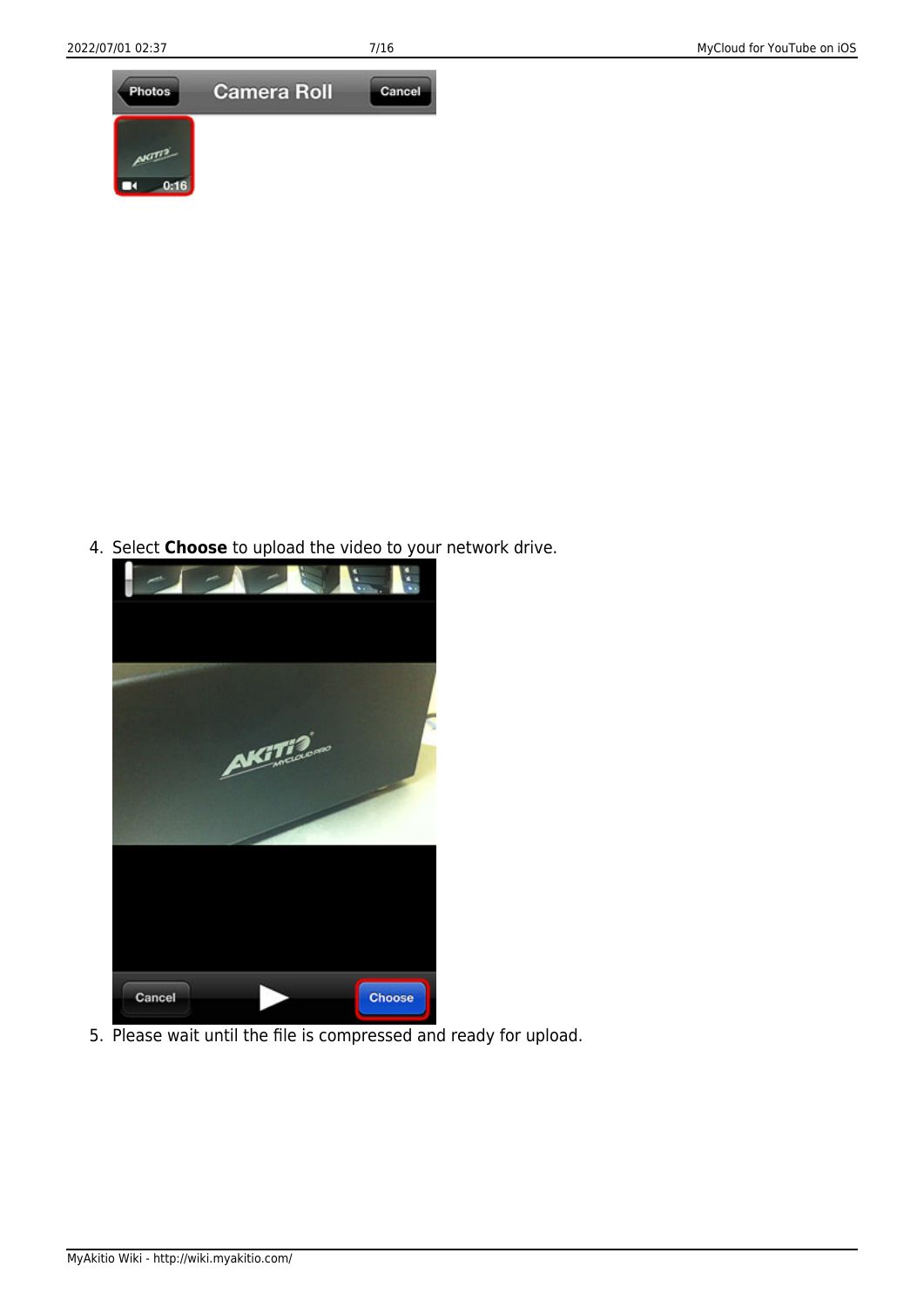

6. You can follow the upload progress in the upload manager.



### **Video to MyCloud/Youtube**

1. Click on **Video to MyCloud/Youtube**.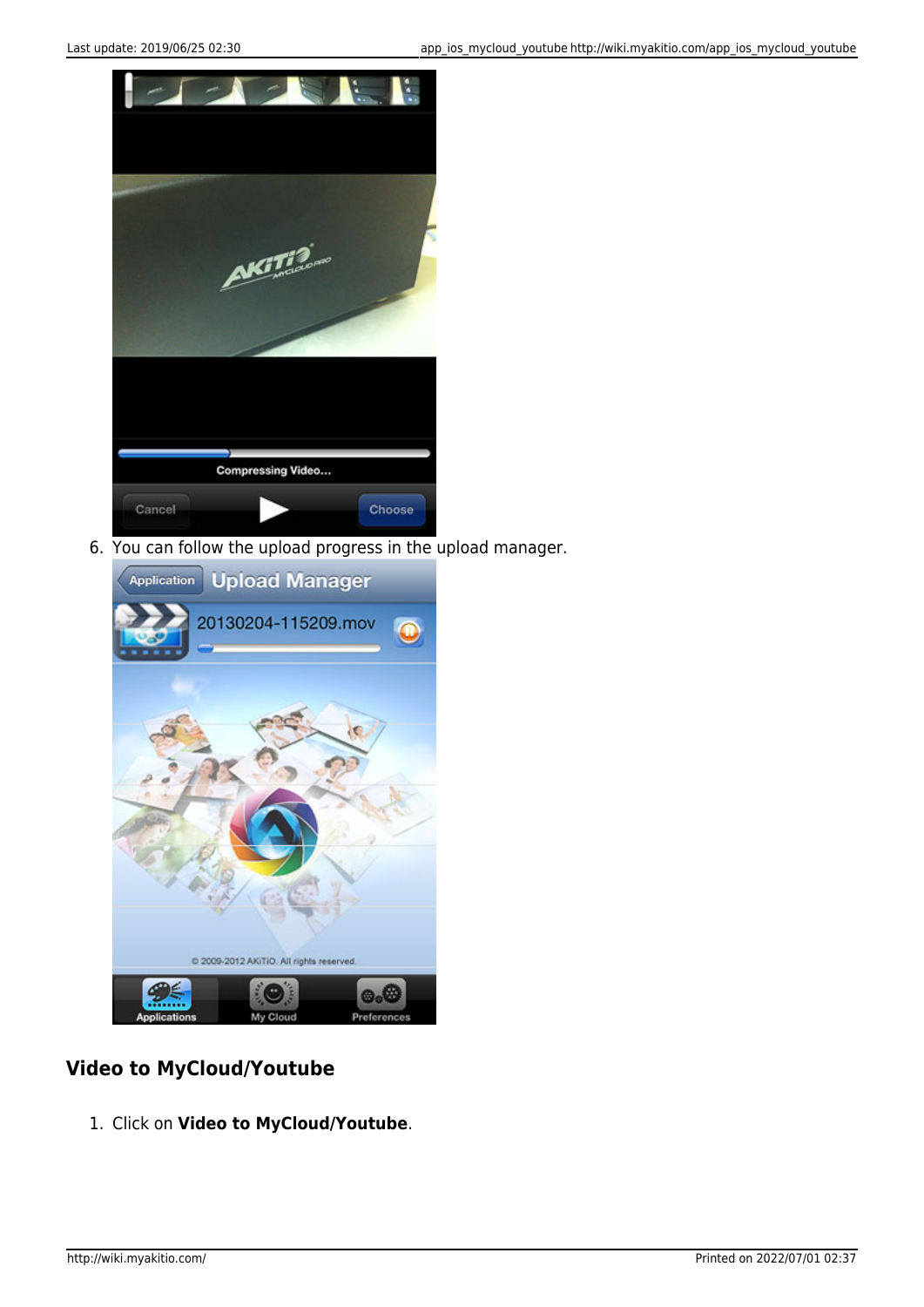

3. Select the video that you would like to upload.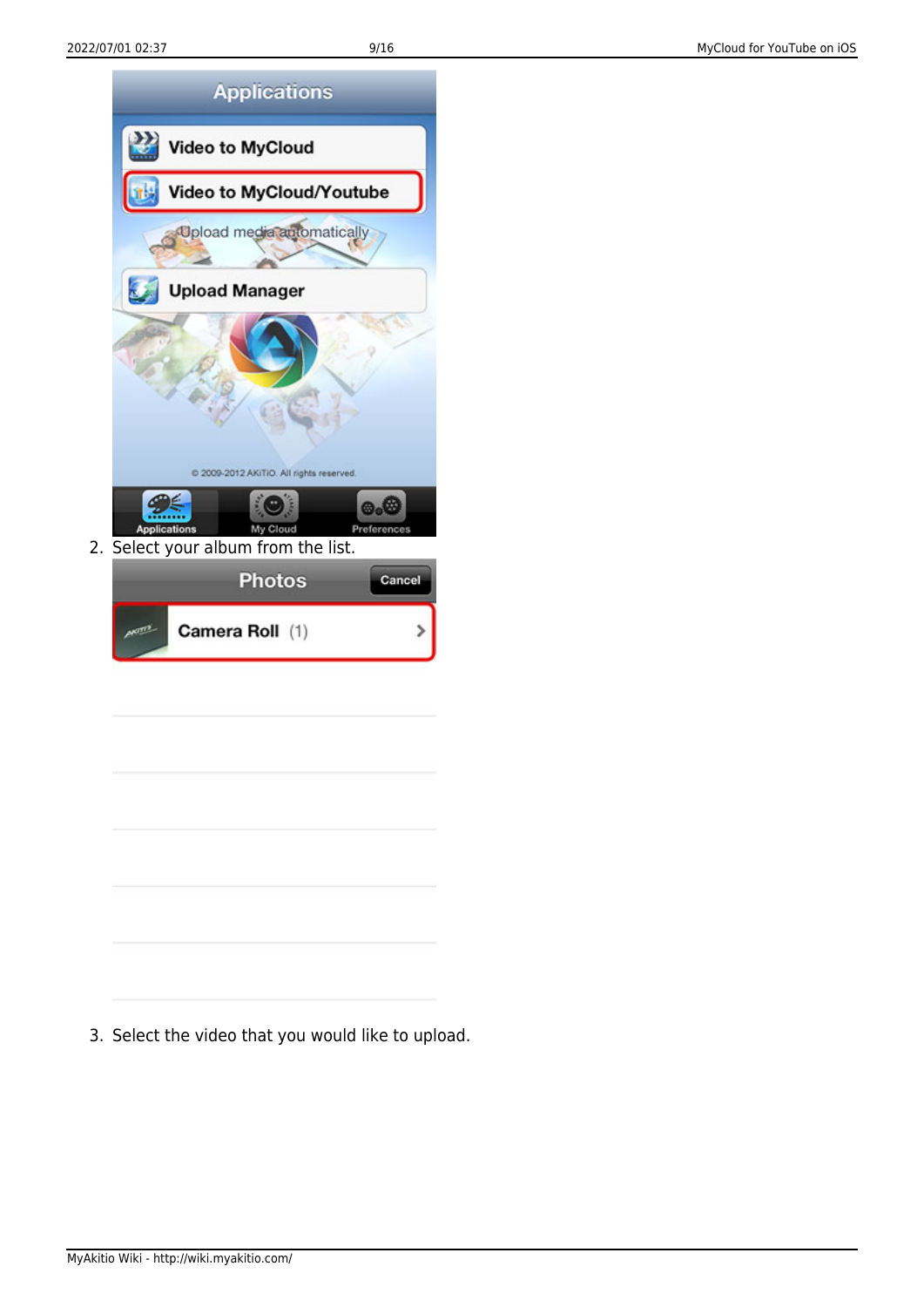

4. Select **Choose** to upload the video to your network drive.



5. Please wait until the file is compressed and ready for upload.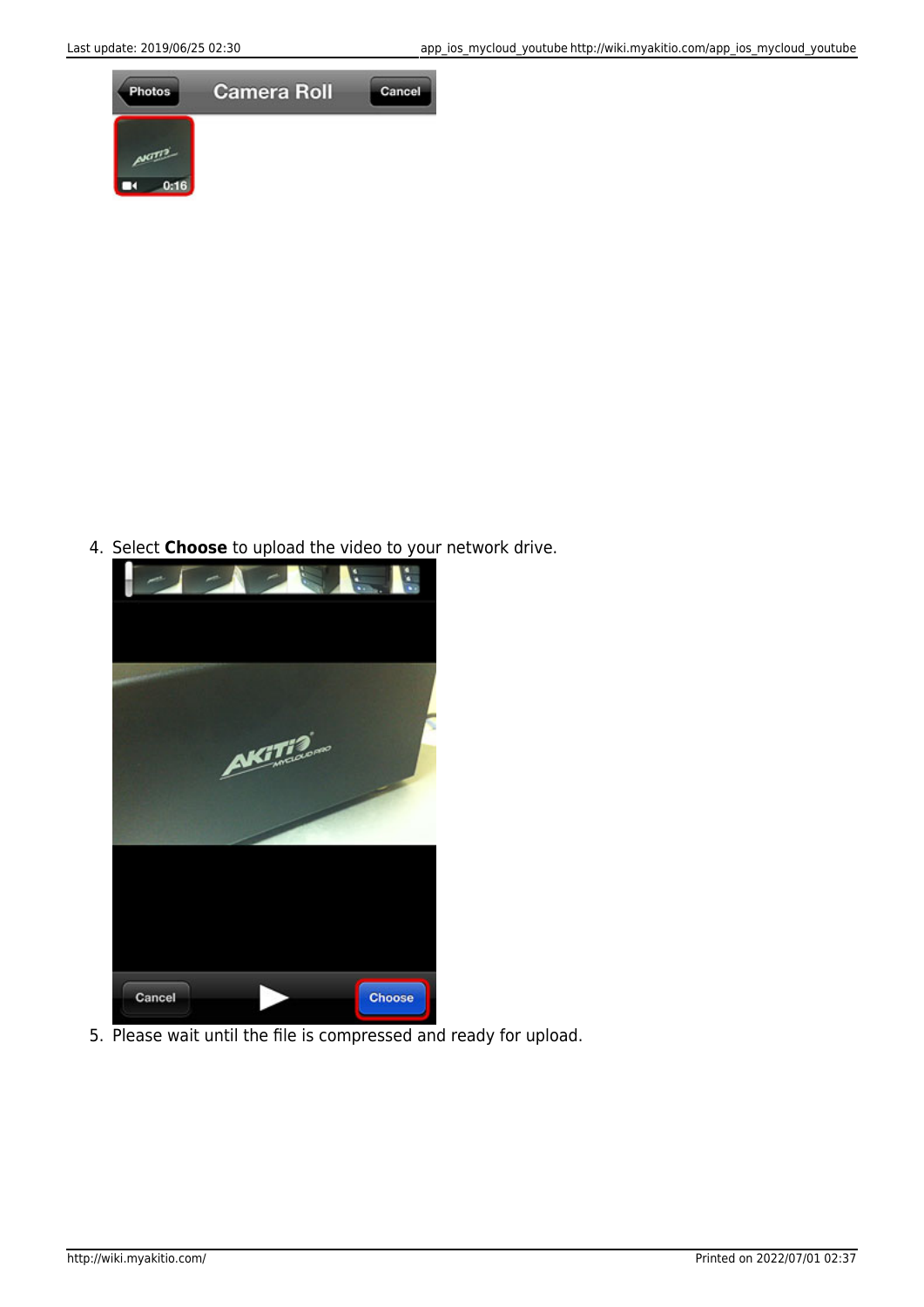

6. To post the video on your YouTube account, click **SignIn**.

| <b>Back</b>        | <b>Upload</b>           |
|--------------------|-------------------------|
|                    | <b>Akim</b>             |
| <b>Title</b>       | 20130204-115451         |
| <b>Description</b> | Publish by MyCloud!     |
| Tag                |                         |
| Private            | ON                      |
|                    | upload                  |
|                    | SignIn<br>Not signed in |

7. Enter your email and password for the YouTube account and click **Sign in**.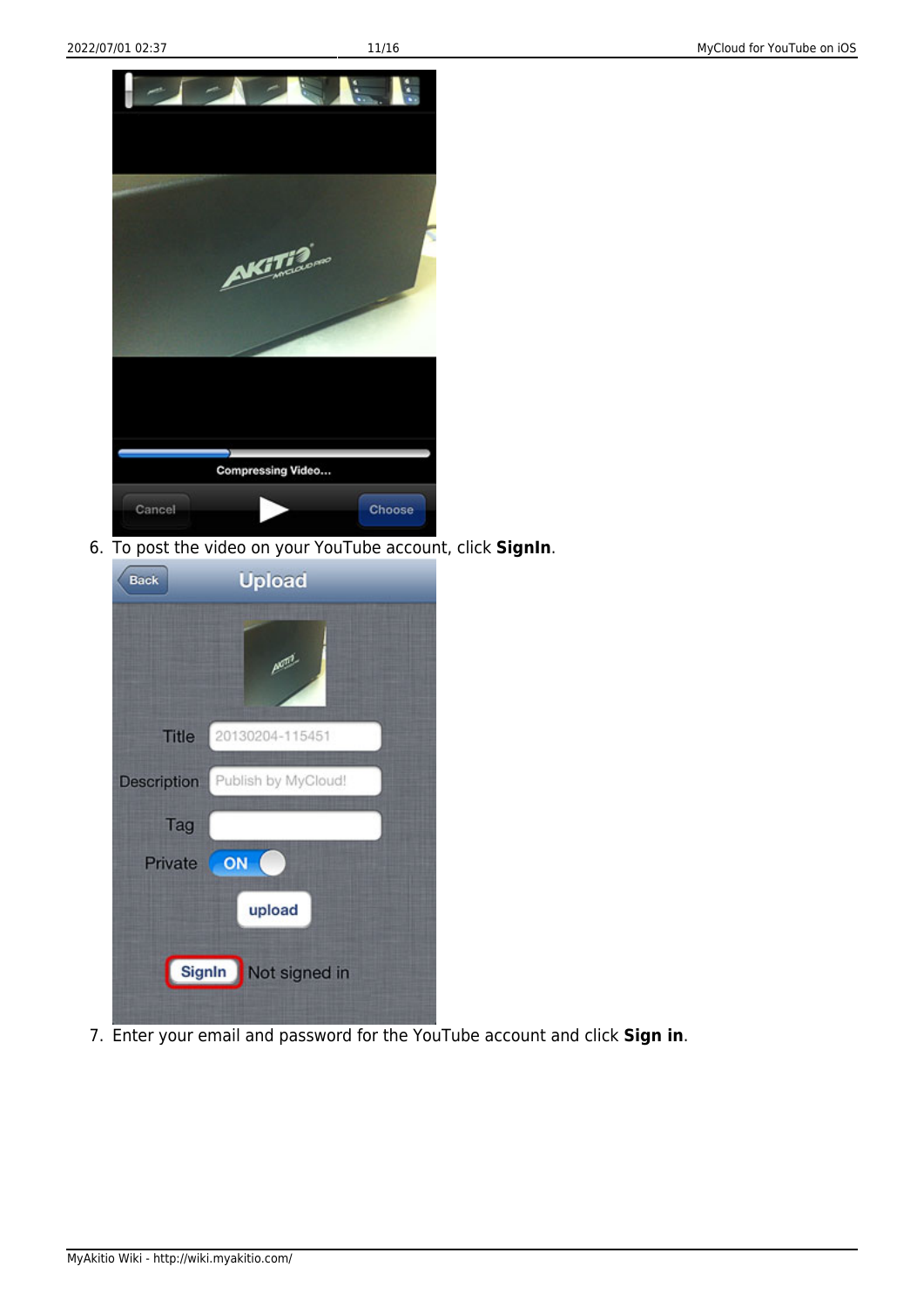| <b>Upload</b>                         |                  | R P            |
|---------------------------------------|------------------|----------------|
| Google                                |                  | <b>SIGN UP</b> |
| Sign in<br>Email                      |                  | Google         |
| Password                              |                  |                |
| Sign in<br>Can't access your account? | ✔ Stay signed in |                |
| Annlications                          |                  |                |

8. Edit the title and the description or use the default values and then click **upload** to post the clip on YouTube.

| <b>Back</b>         | <b>Upload</b>                                                            |
|---------------------|--------------------------------------------------------------------------|
|                     | <b>Akres</b>                                                             |
| <b>Title</b>        | 20130204-115451                                                          |
| Description         | Publish by MyCloud!<br><b>Address of the Contract of the Contract of</b> |
| Tag                 |                                                                          |
| Private             | ON                                                                       |
|                     | upload                                                                   |
|                     | SignOut akitio                                                           |
| <b>Applications</b> | ÷<br>Preferences<br>My Cloud                                             |

9. Wait for the upload process to complete.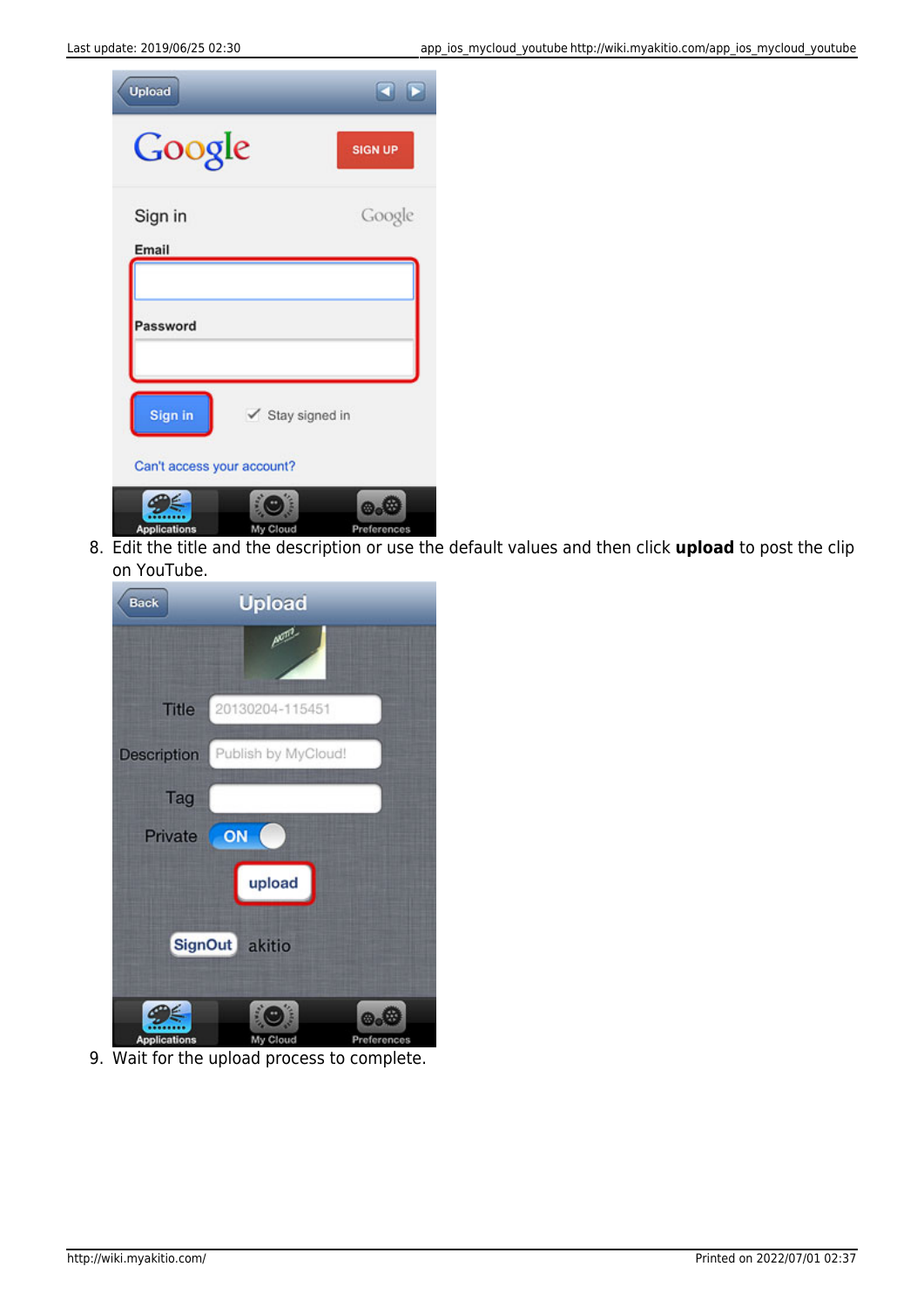

10. When completed, click **OK** to close the confirmation and finish the upload wizard.



#### **Upload Manager**

You can use the upload manager to view the status of the file uploads that are currently in progress and if needed, pause or delete an upload. By default and after the upload is completed, this screen is blank.

To pause or resume an upload, click on the **Pause** or **Play** button.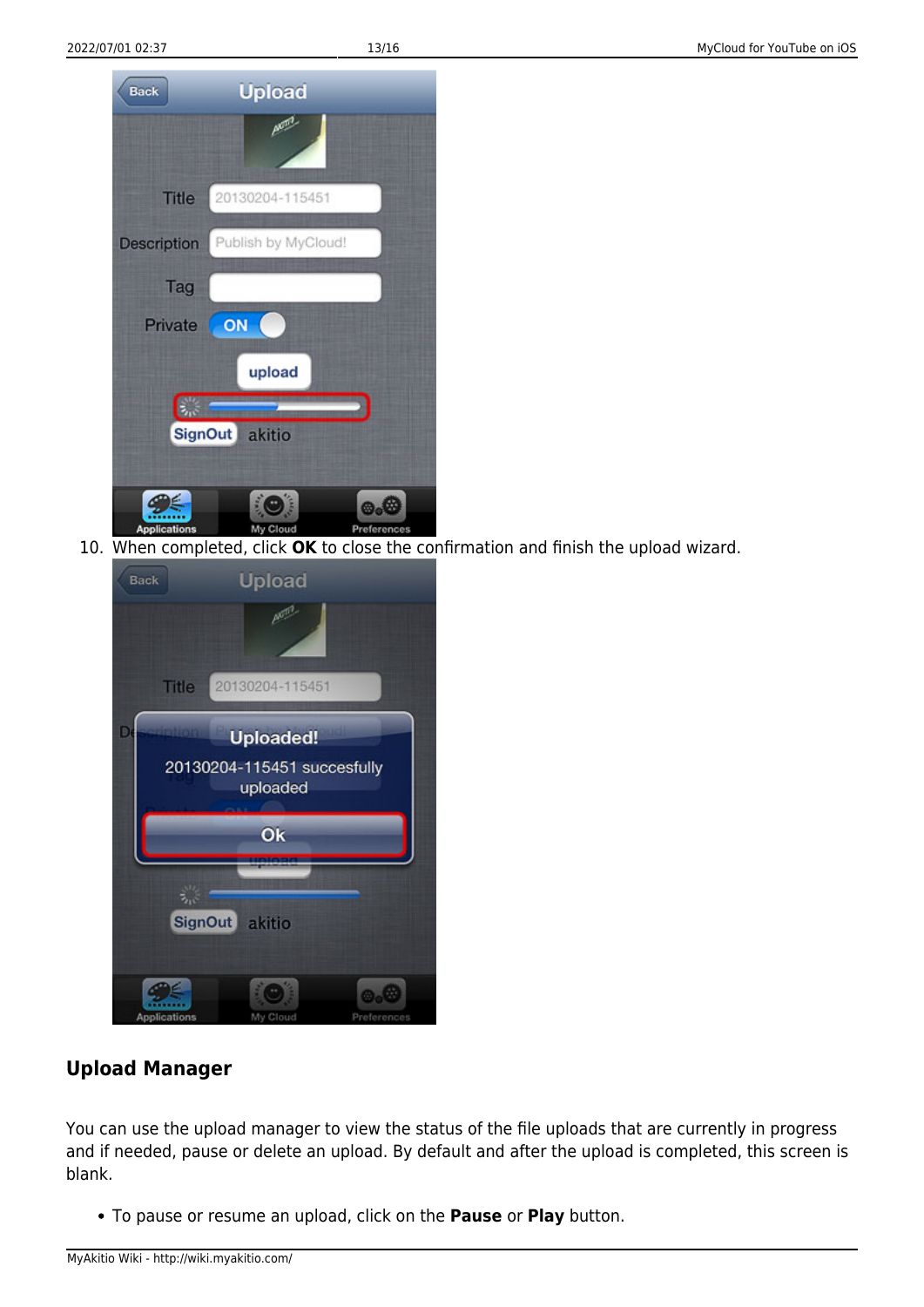

To delete an upload, tap on the file and click **Delete**.



## **My Cloud**

The MyCloud file explorer allows you to browse and view the files that are stored on the network drive.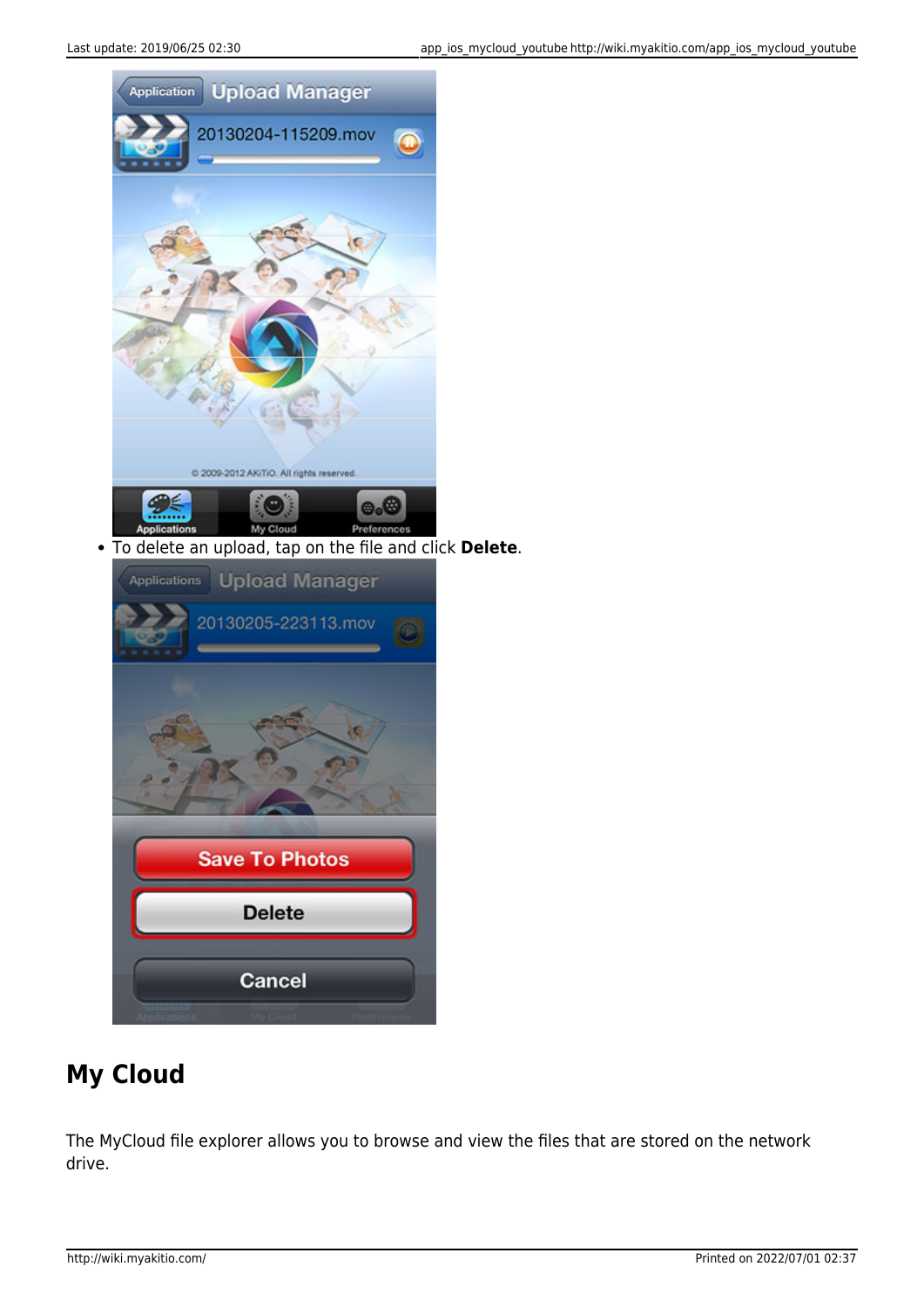

| Folder     | <b>Description</b>                                                                                                                                    |
|------------|-------------------------------------------------------------------------------------------------------------------------------------------------------|
| home       | Contains the private files of the currently logged in user.                                                                                           |
| $ $ public | The public folder, which can be accessed by all the logged in users.                                                                                  |
| share      | Contains the folders and files that were shared with you by other users.                                                                              |
| device     | The administrator can access the external USB drives inside this directory.                                                                           |
|            | $\left $ downloads The administrator can access the the files which were downloaded by the downloader $\left  \right $ application in this directory. |

For a more advanced file explorer with file sorting and download function for offline viewing, please use the [Akitio MyCloud app](http://wiki.myakitio.com/app_ios_mycloud) instead.

### **Preferences**